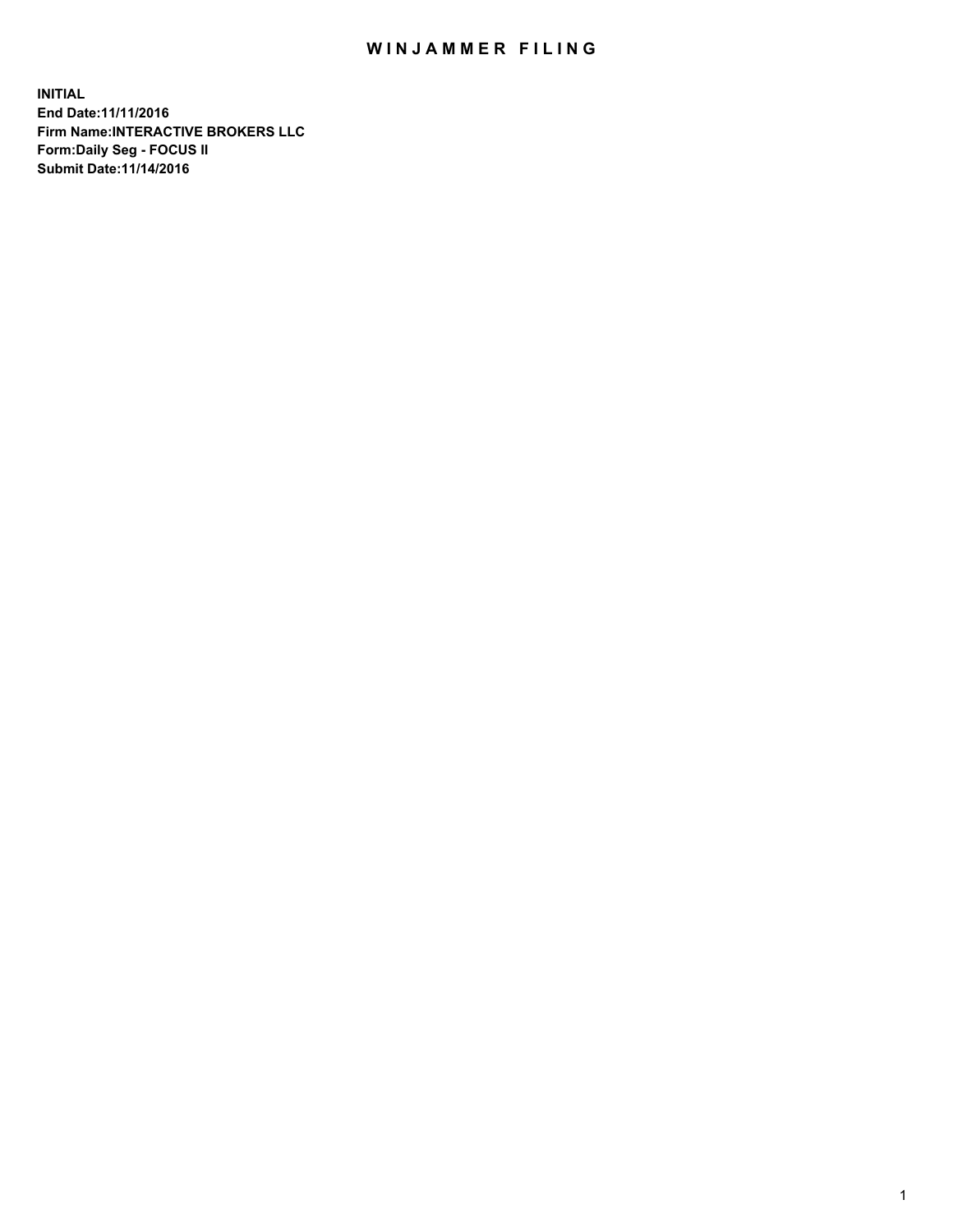## **INITIAL End Date:11/11/2016 Firm Name:INTERACTIVE BROKERS LLC Form:Daily Seg - FOCUS II Submit Date:11/14/2016 Daily Segregation - Cover Page**

| Name of Company<br><b>Contact Name</b><br><b>Contact Phone Number</b><br><b>Contact Email Address</b>                                                                                                                                                                                                                          | <b>INTERACTIVE BROKERS LLC</b><br><b>James Menicucci</b><br>203-618-8085<br>jmenicucci@interactivebrokers.c<br>om |
|--------------------------------------------------------------------------------------------------------------------------------------------------------------------------------------------------------------------------------------------------------------------------------------------------------------------------------|-------------------------------------------------------------------------------------------------------------------|
| FCM's Customer Segregated Funds Residual Interest Target (choose one):<br>a. Minimum dollar amount: ; or<br>b. Minimum percentage of customer segregated funds required:%; or<br>c. Dollar amount range between: and; or<br>d. Percentage range of customer segregated funds required between:% and%.                          | $\overline{\mathbf{0}}$<br>0<br>155,000,000 245,000,000<br>0 <sub>0</sub>                                         |
| FCM's Customer Secured Amount Funds Residual Interest Target (choose one):<br>a. Minimum dollar amount: ; or<br>b. Minimum percentage of customer secured funds required:%; or<br>c. Dollar amount range between: and; or<br>d. Percentage range of customer secured funds required between: % and %.                          | $\overline{\mathbf{0}}$<br>0<br>80,000,000 120,000,000<br>00                                                      |
| FCM's Cleared Swaps Customer Collateral Residual Interest Target (choose one):<br>a. Minimum dollar amount: ; or<br>b. Minimum percentage of cleared swaps customer collateral required:% ; or<br>c. Dollar amount range between: and; or<br>d. Percentage range of cleared swaps customer collateral required between:% and%. | $\overline{\mathbf{0}}$<br>$\overline{\mathbf{0}}$<br>0 <sub>0</sub><br><u>00</u>                                 |

Attach supporting documents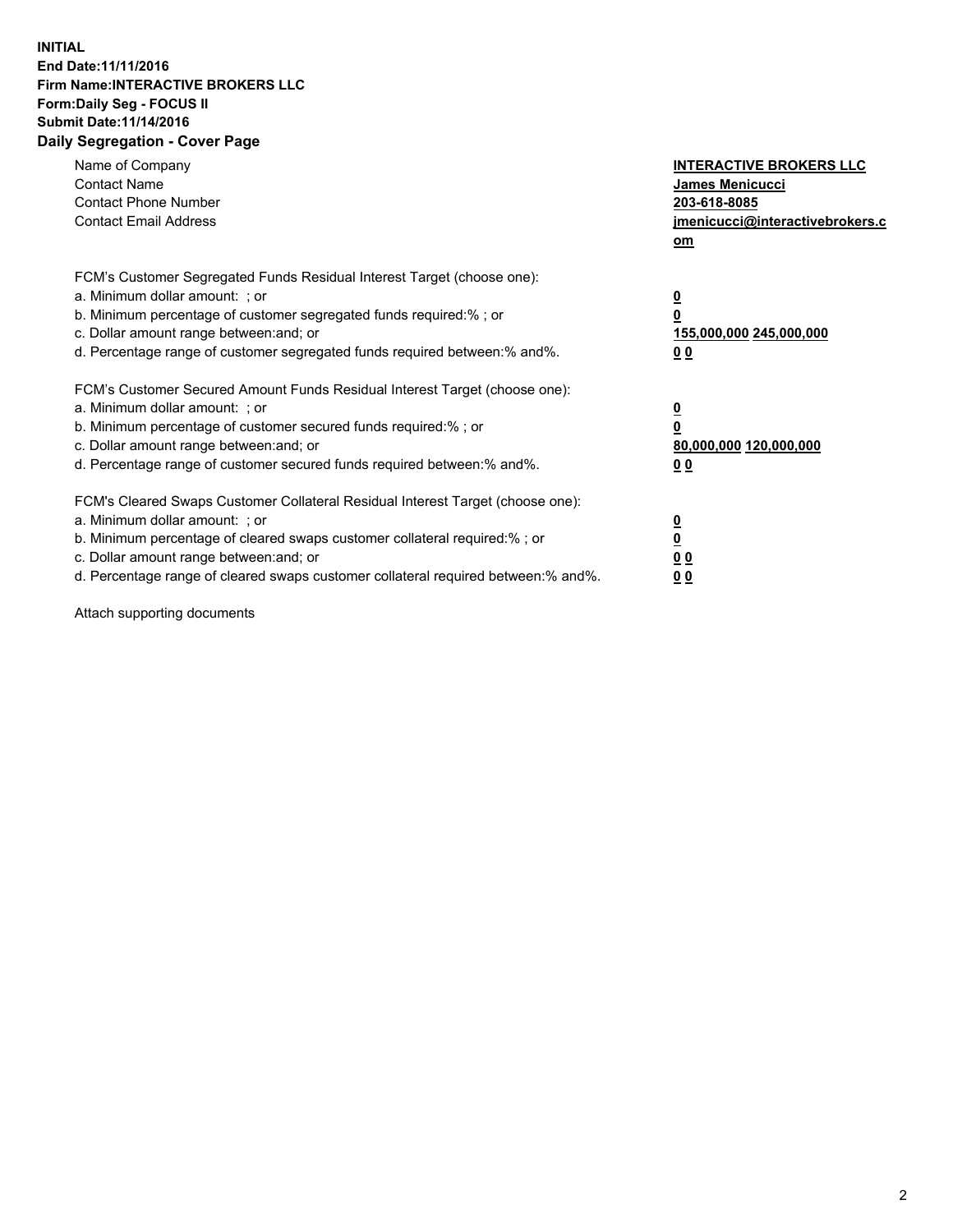## **INITIAL End Date:11/11/2016 Firm Name:INTERACTIVE BROKERS LLC Form:Daily Seg - FOCUS II Submit Date:11/14/2016 Daily Segregation - Secured Amounts**

|     | Dany Ocgregation - Oceaned Announts                                                         |                                  |
|-----|---------------------------------------------------------------------------------------------|----------------------------------|
|     | Foreign Futures and Foreign Options Secured Amounts                                         |                                  |
|     | Amount required to be set aside pursuant to law, rule or regulation of a foreign            | $0$ [7305]                       |
|     | government or a rule of a self-regulatory organization authorized thereunder                |                                  |
| 1.  | Net ledger balance - Foreign Futures and Foreign Option Trading - All Customers             |                                  |
|     | A. Cash                                                                                     | 354,423,703 [7315]               |
|     | B. Securities (at market)                                                                   | $0$ [7317]                       |
| 2.  | Net unrealized profit (loss) in open futures contracts traded on a foreign board of trade   | $-2,556,815$ [7325]              |
| 3.  | Exchange traded options                                                                     |                                  |
|     | a. Market value of open option contracts purchased on a foreign board of trade              | 239,578 [7335]                   |
|     | b. Market value of open contracts granted (sold) on a foreign board of trade                | -18,742 [7337]                   |
| 4.  | Net equity (deficit) (add lines 1.2. and 3.)                                                | 352,087,724 [7345]               |
| 5.  | Account liquidating to a deficit and account with a debit balances - gross amount           | 433,858 [7351]                   |
|     | Less: amount offset by customer owned securities                                            | 0 [7352] 433,858 [7354]          |
| 6.  | Amount required to be set aside as the secured amount - Net Liquidating Equity              | 352,521,582 [7355]               |
|     | Method (add lines 4 and 5)                                                                  |                                  |
| 7.  |                                                                                             |                                  |
|     | Greater of amount required to be set aside pursuant to foreign jurisdiction (above) or line | 352,521,582 [7360]               |
|     | 6.                                                                                          |                                  |
|     | FUNDS DEPOSITED IN SEPARATE REGULATION 30.7 ACCOUNTS                                        |                                  |
| 1.  | Cash in banks                                                                               |                                  |
|     | A. Banks located in the United States                                                       | $0$ [7500]                       |
|     | B. Other banks qualified under Regulation 30.7                                              | 0 [7520] 0 [7530]                |
| 2.  | Securities                                                                                  |                                  |
|     | A. In safekeeping with banks located in the United States                                   | 424,531,200 [7540]               |
|     | B. In safekeeping with other banks qualified under Regulation 30.7                          | 0 [7560] 424,531,200 [7570]      |
| 3.  | Equities with registered futures commission merchants                                       |                                  |
|     | A. Cash                                                                                     | $0$ [7580]                       |
|     | <b>B.</b> Securities                                                                        | $0$ [7590]                       |
|     | C. Unrealized gain (loss) on open futures contracts                                         | $0$ [7600]                       |
|     | D. Value of long option contracts                                                           | $0$ [7610]                       |
|     | E. Value of short option contracts                                                          | 0 [7615] 0 [7620]                |
| 4.  | Amounts held by clearing organizations of foreign boards of trade                           |                                  |
|     | A. Cash                                                                                     | $0$ [7640]                       |
|     | <b>B.</b> Securities                                                                        | $0$ [7650]                       |
|     | C. Amount due to (from) clearing organization - daily variation                             | $0$ [7660]                       |
|     | D. Value of long option contracts                                                           | $0$ [7670]                       |
|     | E. Value of short option contracts                                                          | 0 [7675] 0 [7680]                |
| 5.  | Amounts held by members of foreign boards of trade                                          |                                  |
|     | A. Cash                                                                                     | 68,776,605 [7700]                |
|     | <b>B.</b> Securities                                                                        | $0$ [7710]                       |
|     | C. Unrealized gain (loss) on open futures contracts                                         | 2,540,464 [7720]                 |
|     | D. Value of long option contracts                                                           | 239,588 [7730]                   |
|     | E. Value of short option contracts                                                          | -18,742 [7735] 71,537,915 [7740] |
| 6.  | Amounts with other depositories designated by a foreign board of trade                      | $0$ [7760]                       |
| 7.  | Segregated funds on hand                                                                    | $0$ [7765]                       |
| 8.  | Total funds in separate section 30.7 accounts                                               | 496,069,115 [7770]               |
| 9.  | Excess (deficiency) Set Aside for Secured Amount (subtract line 7 Secured Statement         | 143,547,533 [7380]               |
|     | Page 1 from Line 8)                                                                         |                                  |
| 10. | Management Target Amount for Excess funds in separate section 30.7 accounts                 | 80,000,000 [7780]                |
| 11. | Excess (deficiency) funds in separate 30.7 accounts over (under) Management Target          | 63,547,533 [7785]                |
|     |                                                                                             |                                  |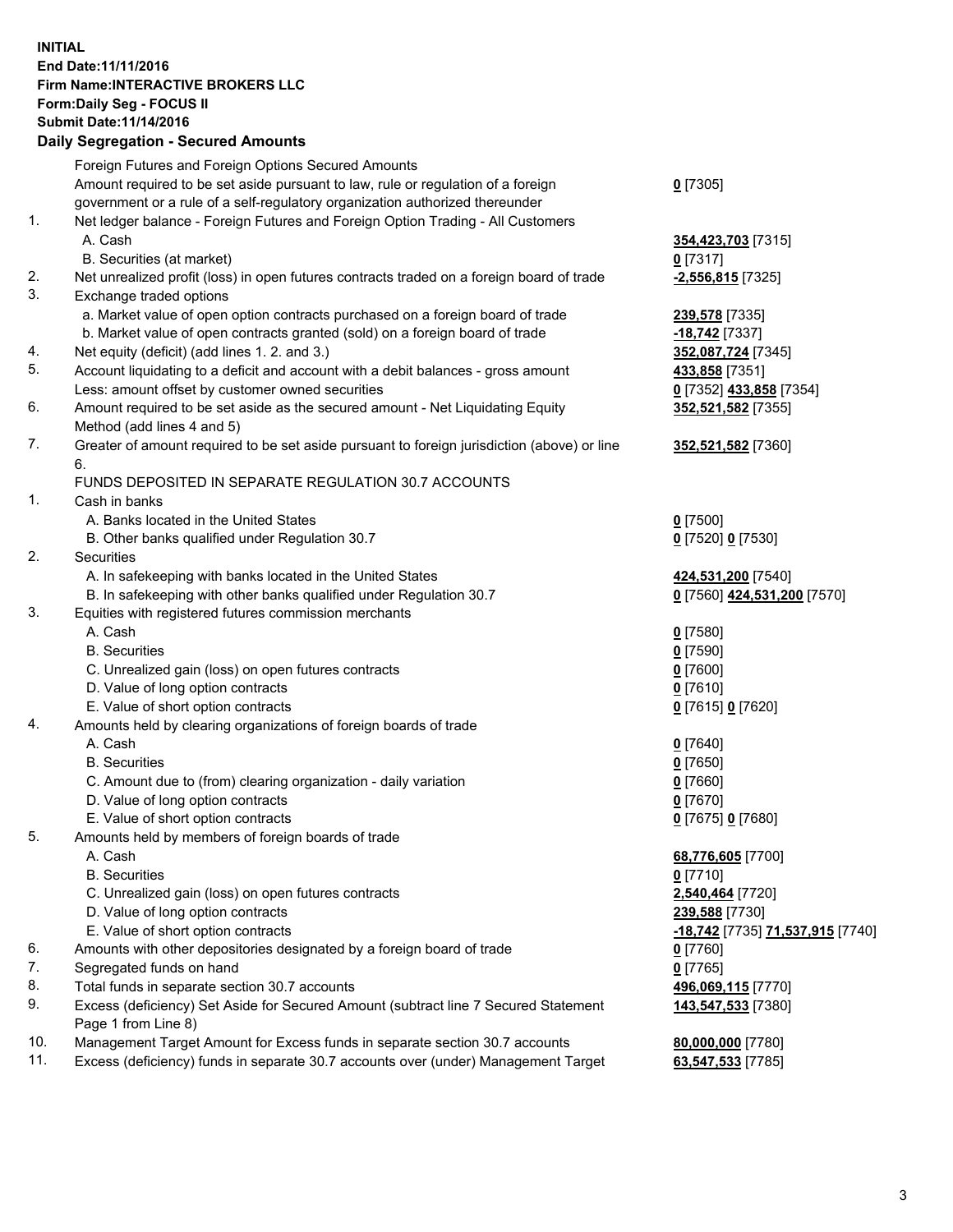**INITIAL End Date:11/11/2016 Firm Name:INTERACTIVE BROKERS LLC Form:Daily Seg - FOCUS II Submit Date:11/14/2016 Daily Segregation - Segregation Statement** SEGREGATION REQUIREMENTS(Section 4d(2) of the CEAct) 1. Net ledger balance A. Cash **3,275,126,138** [7010] B. Securities (at market) **0** [7020] 2. Net unrealized profit (loss) in open futures contracts traded on a contract market **-63,478,932** [7030] 3. Exchange traded options A. Add market value of open option contracts purchased on a contract market **135,599,665** [7032] B. Deduct market value of open option contracts granted (sold) on a contract market **-223,857,801** [7033] 4. Net equity (deficit) (add lines 1, 2 and 3) **3,123,389,070** [7040] 5. Accounts liquidating to a deficit and accounts with debit balances - gross amount **190,399** [7045] Less: amount offset by customer securities **0** [7047] **190,399** [7050] 6. Amount required to be segregated (add lines 4 and 5) **3,123,579,469** [7060] FUNDS IN SEGREGATED ACCOUNTS 7. Deposited in segregated funds bank accounts A. Cash **118,160,444** [7070] B. Securities representing investments of customers' funds (at market) **2,069,952,526** [7080] C. Securities held for particular customers or option customers in lieu of cash (at market) **0** [7090] 8. Margins on deposit with derivatives clearing organizations of contract markets A. Cash **32,802,488** [7100] B. Securities representing investments of customers' funds (at market) **1,270,073,045** [7110] C. Securities held for particular customers or option customers in lieu of cash (at market) **0** [7120] 9. Net settlement from (to) derivatives clearing organizations of contract markets **-57,395,546** [7130] 10. Exchange traded options A. Value of open long option contracts **135,686,395** [7132] B. Value of open short option contracts **-223,865,806** [7133] 11. Net equities with other FCMs A. Net liquidating equity **0** [7140] B. Securities representing investments of customers' funds (at market) **0** [7160] C. Securities held for particular customers or option customers in lieu of cash (at market) **0** [7170] 12. Segregated funds on hand **0** [7150] 13. Total amount in segregation (add lines 7 through 12) **3,345,413,546** [7180] 14. Excess (deficiency) funds in segregation (subtract line 6 from line 13) **221,834,077** [7190] 15. Management Target Amount for Excess funds in segregation **155,000,000** [7194] **66,834,077** [7198]

16. Excess (deficiency) funds in segregation over (under) Management Target Amount Excess